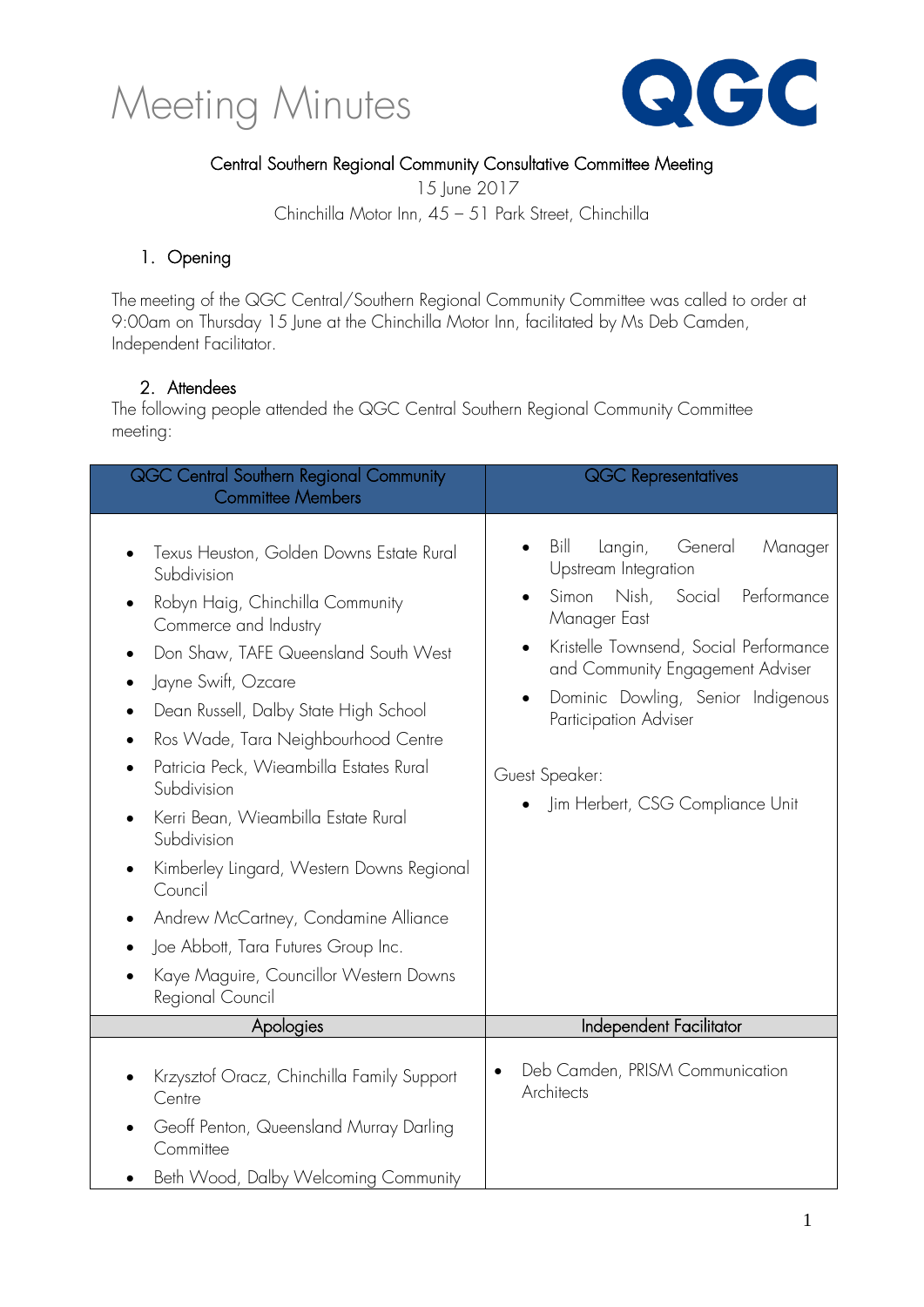



#### **Committee**

- Leanne Evans, Chinchilla Community Unity Group
- Louise Sanderson, Goondir Health Services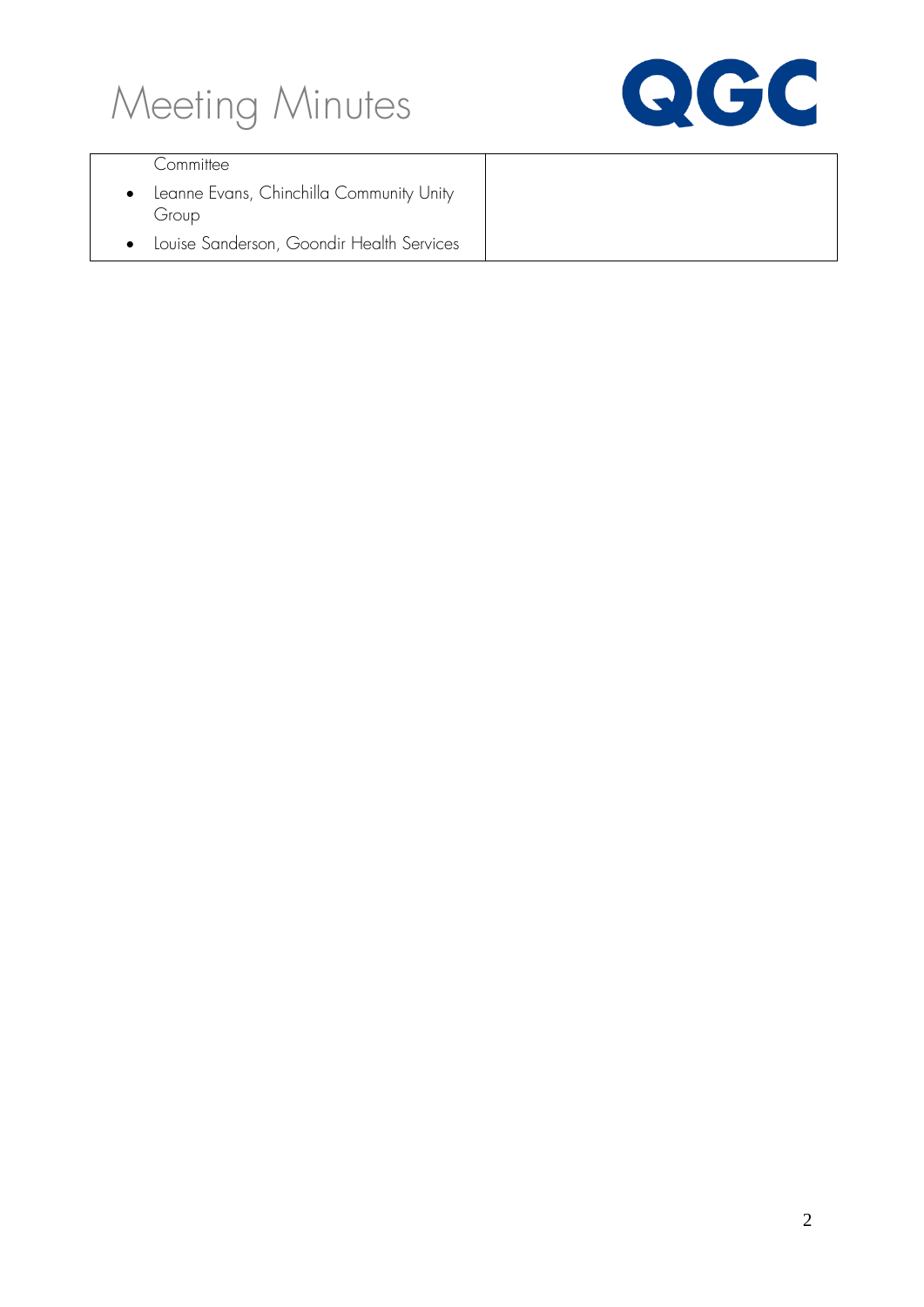



#### Meeting agenda

The following items of business were discussed as per the meeting agenda:

| Agenda item                    | Details                                                                 |
|--------------------------------|-------------------------------------------------------------------------|
| a. Introductions and           | Deb Camden gave a broad overview of the meeting format,                 |
| meeting overview               | housekeeping/emergency procedures and acknowledged the                  |
|                                | traditional owners of the land, recognising past and present elders.    |
| b. Satety moment               | Kristelle Townsend shared a safety moment on Event Safety.              |
|                                |                                                                         |
|                                |                                                                         |
| c. Adoption of minutes         | Deb Camden led roundtable introductions of Community Committee          |
|                                | members and QGC representatives. Deb Camden asked the committee         |
|                                | to formally consider the minutes of the Central/Southern Regional       |
|                                | Community Consultative Committee meeting held 9 March 2017.             |
|                                | The last Central/Southern Regional Community Consultative Committee     |
|                                | minutes were adopted, with a note that date at top of minutes should of |
|                                | been 2016 instead of 2017.                                              |
| d. Actions from previous       | Deb Camden reviewed the actions from the previous meeting.              |
| meeting                        |                                                                         |
|                                | Kristelle Townsend provided an update on actions from the previous      |
|                                | meeting:                                                                |
|                                | <b>Bank Closures</b>                                                    |
|                                |                                                                         |
|                                | At the previous meeting a committee member asked if QGC could do        |
|                                | anything to assist with bank closures. QGC would wrote to Council to    |
|                                | offer QGC's support for a delegation to State Government to raise the   |
|                                | issue to see what could be done. Copies of response letter form WDRC    |
|                                | was provided to the committee members.                                  |
|                                |                                                                         |
|                                | Confirmation that notification of Firecomm is taking place for planned  |
|                                | flaring                                                                 |
|                                | Each time flaring is planned to occur in the business an engagement     |
|                                | plan is created to ensure that key stakeholders are informed.           |
|                                |                                                                         |
|                                | Follow up regarding safety suggestion of T-section signage at a Council |
|                                | road intersection.                                                      |
|                                | QGC Roads team have informed council of the intersection however        |
|                                | Council were not planning any upgrades to the road. QGC has             |
|                                | undertaken further inspection of the road way to provide options to     |
|                                | council.                                                                |
|                                |                                                                         |
| <b>Operations Update</b><br>е. | Bill Langin, Upstream Integration Manager provided a QGC business       |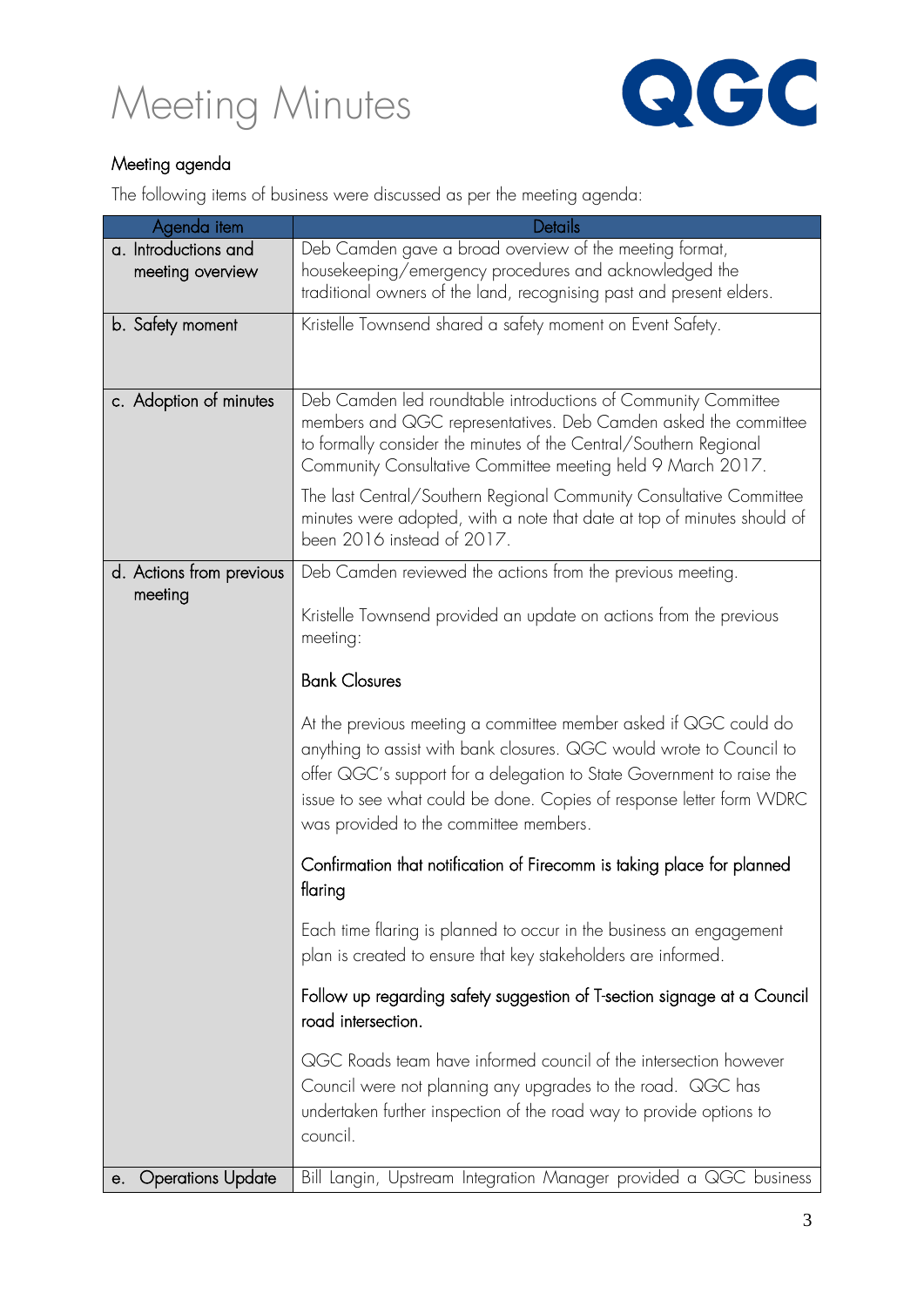

| Agenda item | Details                                                                                                                                                                                                                                                             |
|-------------|---------------------------------------------------------------------------------------------------------------------------------------------------------------------------------------------------------------------------------------------------------------------|
|             | and operations update as per the appended slides.<br>Key points<br>included:                                                                                                                                                                                        |
|             | QGC Update                                                                                                                                                                                                                                                          |
|             | Operations in the North are preparing for a smooth transition<br>and integration of the Charlie Development.                                                                                                                                                        |
|             | RPAS (Drone to view wellsites) expansion planned for<br>٠<br>Central/Southern areas.                                                                                                                                                                                |
|             | Localised Flaring as routine operational maintenance continues<br>as scheduled.                                                                                                                                                                                     |
|             | <b>Charlie Development</b>                                                                                                                                                                                                                                          |
|             | The Charlie Field Compression Station is progressing well with<br>the gas and water pipeline network and well site facilities<br>installed. The gas pipeline has been successfully tested and<br>cleaned.                                                           |
|             | The Charlie Project power network, water pipeline, Charlie and<br>$\bullet$<br>Phillip ponds and pump stations are operational with around<br>100 wells now on line.                                                                                                |
|             | Charlie project activity will continue to decline over the coming<br>months as the project completes.                                                                                                                                                               |
|             | A post-construction clean-up of any rubbish in key roadside<br>$\bullet$<br>areas where there was project traffic, will be conducted around<br>Oct/Nov 2017.                                                                                                        |
|             | Project Ruby                                                                                                                                                                                                                                                        |
|             | Construction of Project Ruby is underway $-$ construction<br>commenced in the first quarter of this year and will continue until<br>approximately Q3/Q4 2018.                                                                                                       |
|             | Project Ruby involves the construction of up to 161 wells across<br>٠<br>QGC's Central and Southern Tenement areas. Construction<br>activities include civil works for well pads and access tracks,<br>drilling and gathering (laying of pipes).                    |
|             | The first phase of construction has commenced in our Kenya and<br>$\bullet$<br>Kate blocks. It is expected that development will then move to<br>our Southern tenements in Anya, Jen and Broadwater before<br>moving back up to our Central tenements around Miles. |
|             | At present, we have one drill rig working in the Kenya and Kate                                                                                                                                                                                                     |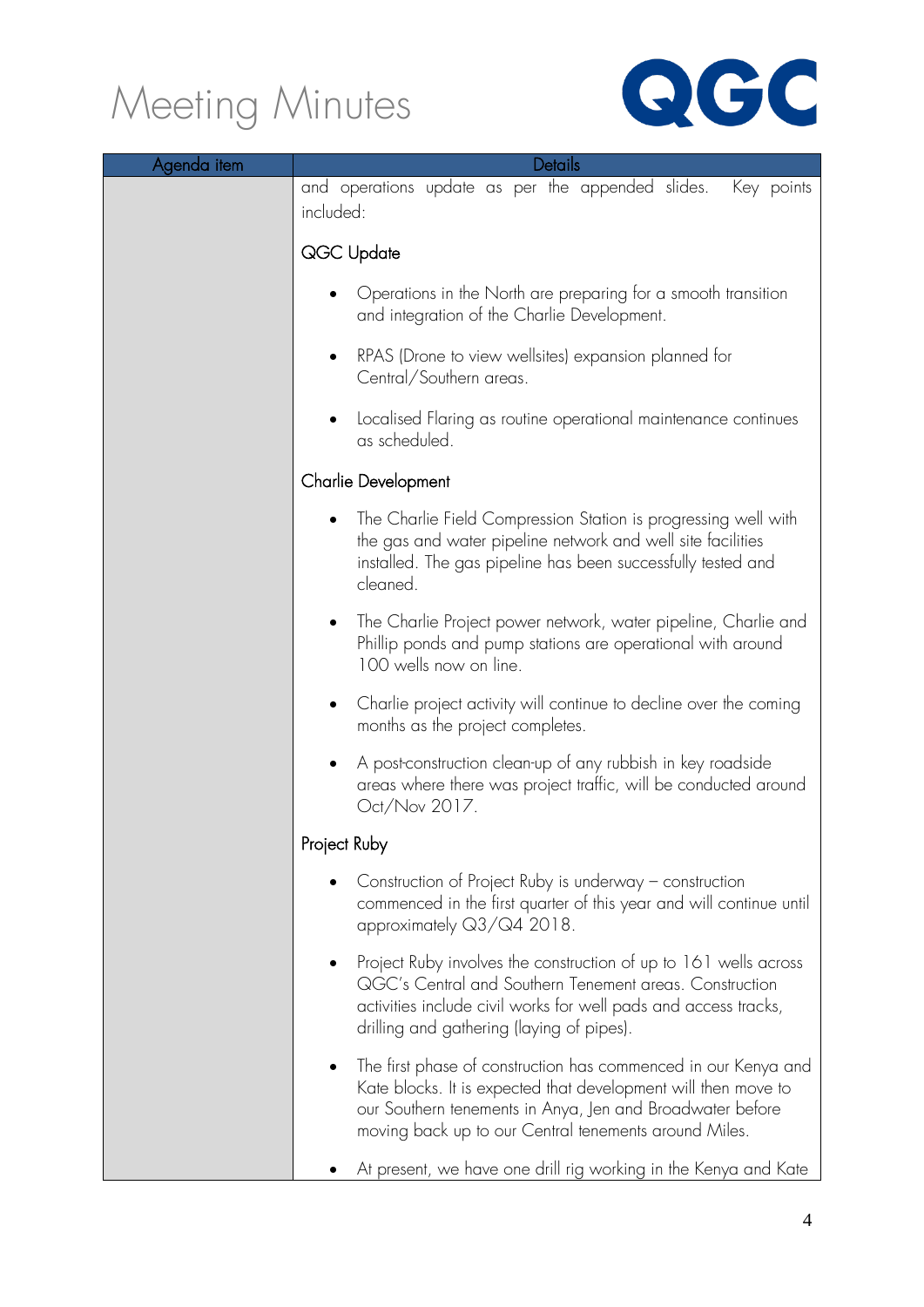

| Agenda item | Details                                                                                                                                                                                                                                                                                                           |
|-------------|-------------------------------------------------------------------------------------------------------------------------------------------------------------------------------------------------------------------------------------------------------------------------------------------------------------------|
|             | areas. It takes approximately 3 days per well to be drilled.                                                                                                                                                                                                                                                      |
|             | Residence around Weiambilla road will have noticed some of<br>the road upgrades occurring in this area., particularly on<br>Weiambilla and Ravens Road. These upgrades are being<br>undertaken by Councils contractors on behalf of QGC.                                                                          |
|             | QGC looking to hold an information session for residents within<br>the Weiambilla area, at the Weiambilla country club next<br>month. Some of the engagement suggestions we have heard<br>from the community include the below - we will be working on<br>implementing or improving these over the coming months: |
|             | A drop box to be installed at the Wieambilla South<br>$\circ$<br>Country Club to specifically collect anonymous<br>feedback and queries from the community                                                                                                                                                        |
|             | Use of notice boards i.e. at the country club/Tara<br>$\circ$<br>foodworks                                                                                                                                                                                                                                        |
|             | Regular $(3 - 6$ monthly) information sessions at the<br>$\circ$<br>Wieambilla South Country Club/local rural fire halls                                                                                                                                                                                          |
|             | locally-focused QGC newsletter addressing upcoming<br>$\circ$<br>QGC activities in the area                                                                                                                                                                                                                       |
|             | Engagement of community leaders and community<br>$\circ$<br>networks                                                                                                                                                                                                                                              |
|             | Continued one-on-one engagement between QGC and<br>$\circ$<br>residents                                                                                                                                                                                                                                           |
|             | Contractors undertaking the work will be rolled over from the<br>Charlie Project construction that has been up north $-$ we will not<br>one single large contractor like with CPB for Charlie. The current<br>contractors are:                                                                                    |
|             | <b>Amcor Constructions</b><br>$\circ$                                                                                                                                                                                                                                                                             |
|             | Schlumberger<br>$\circ$                                                                                                                                                                                                                                                                                           |
|             | <b>MPC</b> Operations<br>O                                                                                                                                                                                                                                                                                        |
|             | Decmil<br>$\circ$                                                                                                                                                                                                                                                                                                 |
|             | Any non-resident workers hired on the project will stay in Ausco<br>Camp in Chinchilla during the central works taking place, then<br>move to Ruby Jo camp in the South for the Southern works. We<br>expect the peak workforce for the project to be between Sept -<br>December.                                 |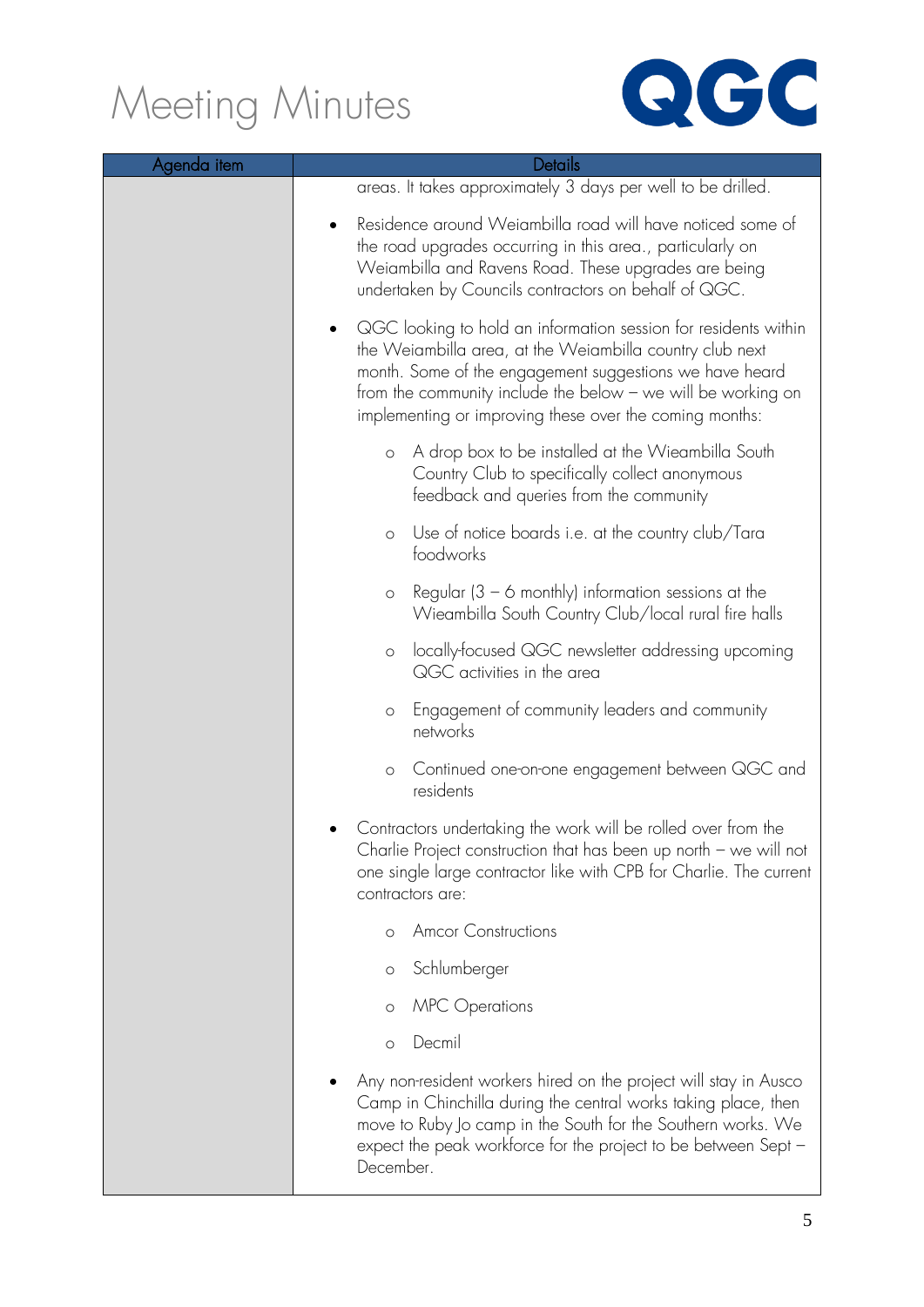

| Agenda item | <b>Details</b>                                                                                                                                                                                                             |
|-------------|----------------------------------------------------------------------------------------------------------------------------------------------------------------------------------------------------------------------------|
|             | Remotely Piloted Ariel System Program                                                                                                                                                                                      |
|             | The RPAS (Remotely Piloted Ariel System) trial in our Northern<br>Operations has been successful, so we are looking to expand<br>RPAS to Central/South.                                                                    |
|             | Latest stage of a long term project to develop RPAS technology<br>$\bullet$<br>and integrate it into our business, especially to conduct routine<br>monitoring of QGC infrastructure on group of landholder<br>properties. |
|             | Engagement program has started to liaise with Central and<br>$\bullet$<br>Southern stakeholders. Trial work will commence in Central and<br>Southern areas later this year $(Q3/4)$                                        |
|             | QGC happy to arrange a tour of the RPAS set up in the<br>$\bullet$<br>Central/South when its operational here if there is any interest.                                                                                    |
|             | A committee member asked if the life of a well is 3 years.                                                                                                                                                                 |
|             | Bill Langin responded that the usual lifespan of a well is $15 - 20$ years.                                                                                                                                                |
|             | Action: Look into the 3-year life span of wells and where that<br>information may have come from.                                                                                                                          |
|             | Committee members wanted to find out more about privacy<br>requirements of RPAS.                                                                                                                                           |
|             | <b>Action:</b> Further investigate and share the privacy requirements for the<br>operation of RPAS.                                                                                                                        |
|             | Solar Energy Project                                                                                                                                                                                                       |
|             | Shell is investigating a new solar project on QGC's existing<br>land in the Wandoan area, as part of a plan to deliver<br>renewable energy sources.                                                                        |
|             | The project will be subject to planning and environmental<br>approval processes and following initial community<br>engagement.                                                                                             |
|             | Shell is assessing viability; no final investment decision has been<br>made.                                                                                                                                               |
|             | Location of the proposed facility is on QGC land off Gadsby's<br>Road, next to our Woleebee Creek operations.                                                                                                              |
|             | The new project has a capacity of approximately 150MW<br>(DC) or 125AC subject to design to provide to the energy<br>market via the substation                                                                             |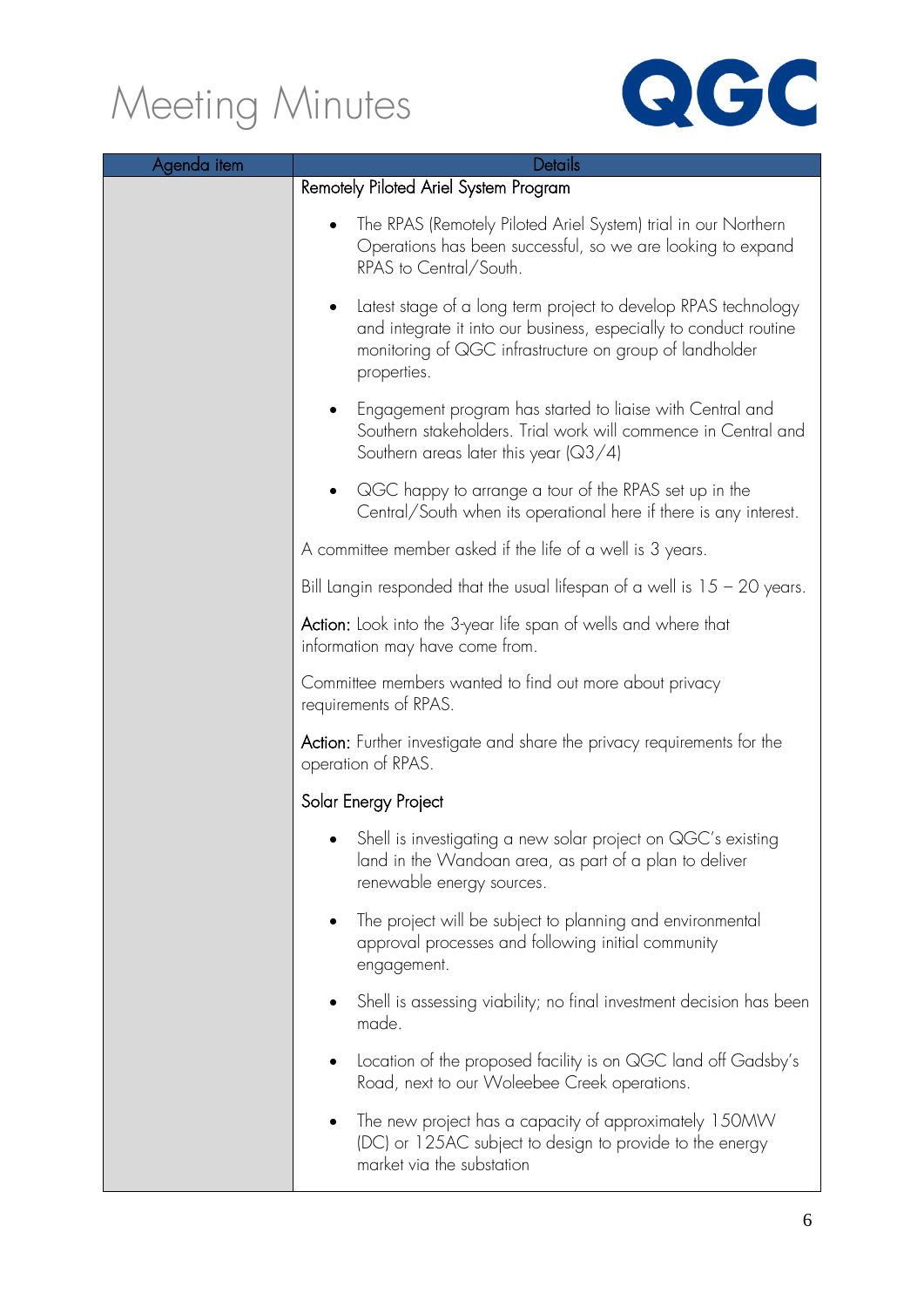

| Agenda item | <b>Details</b>                                                                                                                                                                                                                                                                                                                                                                                    |  |
|-------------|---------------------------------------------------------------------------------------------------------------------------------------------------------------------------------------------------------------------------------------------------------------------------------------------------------------------------------------------------------------------------------------------------|--|
|             | It is expected that the project may have a 1 year construction<br>$\bullet$<br>phase generating up to 300 construction roles and around 3-10<br>jobs in operations                                                                                                                                                                                                                                |  |
|             | We are in the early stages of project design, if the project goes<br>$\bullet$<br>ahead our goal is for the project to have a positive community<br>influence and we will be making a dedicated effort to include<br>local content.                                                                                                                                                               |  |
|             | A community information/drop in session is scheduled for the<br>$\bullet$<br>29 <sup>th</sup> June for people to gain further information about the project<br>and ask questions. Will email out further details in a flyer to<br>committee members and community groups.                                                                                                                         |  |
|             | Action: Bring a more comprehensive map of the solar project to the next<br>meeting.                                                                                                                                                                                                                                                                                                               |  |
|             | A committee member asked if the solar project will have local content<br>opportunities.                                                                                                                                                                                                                                                                                                           |  |
|             | Bill Langin responded that there are no special design requirements i.e.<br>standard design so there should be some options for local content.                                                                                                                                                                                                                                                    |  |
|             | Committee revealed key concerns for solar projects may relate to heat,<br>weather change, cropping, legacy - particularly when close to homes.                                                                                                                                                                                                                                                    |  |
|             | Some of the questions the community will want answered are:                                                                                                                                                                                                                                                                                                                                       |  |
|             | What will happen in 30 years' time to the panels                                                                                                                                                                                                                                                                                                                                                  |  |
|             | What will happen to the infrastructure after their useful life<br>$\bullet$                                                                                                                                                                                                                                                                                                                       |  |
|             | A committee member noted that one of the positive aspects of solar is<br>that it won't wreck the land where placed – farmland can be untouched<br>and returned after the projects life. It is important for projects to ensure<br>they are good neighbours.                                                                                                                                       |  |
|             | Action: Share more information on what are the plans for decommission<br>and reclamation of the land following the project.                                                                                                                                                                                                                                                                       |  |
|             | There is a desire for the community to engage and better understand the<br>projects.                                                                                                                                                                                                                                                                                                              |  |
|             | A committee member noted that from an environmental perspective there<br>is some new thinking around solar projects potentially offering the<br>opportunity for reserves such as open rangelands which can help<br>protect species such as grasses and other native vegetation. It needs to<br>be planned into projects from the outset. Exclusion zones can also<br>provide additional outcomes. |  |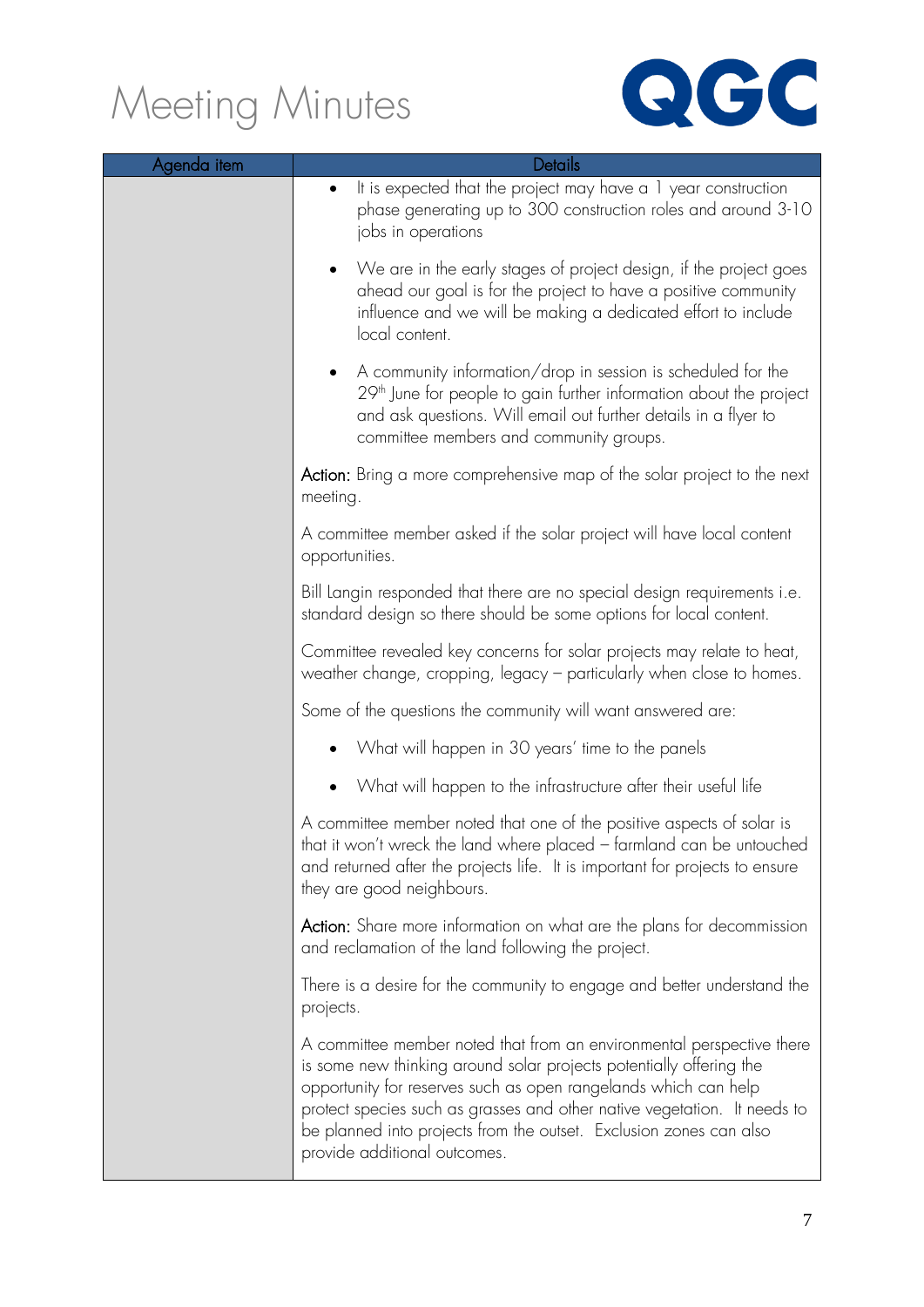

| Agenda item                        | Details                                                                                                                                                                                                                                                                                                                                                                                                                                                                                                                                                                                                                            |
|------------------------------------|------------------------------------------------------------------------------------------------------------------------------------------------------------------------------------------------------------------------------------------------------------------------------------------------------------------------------------------------------------------------------------------------------------------------------------------------------------------------------------------------------------------------------------------------------------------------------------------------------------------------------------|
|                                    | Action: Details to be emailed to the committee members of the<br>upcoming solar community information session to be held in Wandoan<br>at the end of the month.                                                                                                                                                                                                                                                                                                                                                                                                                                                                    |
|                                    | Bill outlined that a development application would be placed with<br>WDRC soon to convert the zone to a new land use for the project.                                                                                                                                                                                                                                                                                                                                                                                                                                                                                              |
| <b>Local Content</b><br>t.         | Bill Langin, General Manager Upstream Integration, provided an<br>update on local content as per the appended slides:                                                                                                                                                                                                                                                                                                                                                                                                                                                                                                              |
|                                    | QGC Q1 direct spend in the Western Downs is 2%. This<br>equated to 9.5 million dollars.                                                                                                                                                                                                                                                                                                                                                                                                                                                                                                                                            |
|                                    | QGC Q1 Contractor spend in the western downs in 24%. This<br>equated to 10.7 million dollars. As we go down our supply<br>chain the package sizes are typically smaller and therefore we<br>expect higher proportion of local spend.                                                                                                                                                                                                                                                                                                                                                                                               |
|                                    | Currently 38% of our Upstream workers live locally, with a lower<br>proportion of temporary contractors living locally.                                                                                                                                                                                                                                                                                                                                                                                                                                                                                                            |
|                                    | QGC working on developing an action plan around local living<br>and defining a local workforce. We will report back on this as<br>it progresses.                                                                                                                                                                                                                                                                                                                                                                                                                                                                                   |
|                                    | QGC advertising locally and emailing RCCC's and Chambers<br>upcoming employment opportunities.                                                                                                                                                                                                                                                                                                                                                                                                                                                                                                                                     |
| g. QGC Social<br>Investment Update | Kristelle Townsend, provided an update on QGC's social investment<br>program:                                                                                                                                                                                                                                                                                                                                                                                                                                                                                                                                                      |
|                                    | QGC Pathways                                                                                                                                                                                                                                                                                                                                                                                                                                                                                                                                                                                                                       |
|                                    | QGC Apprenticeship and Traineeship program launched on the<br>14/06/2017. This will be a new pathway for up to 12 local<br>people to begin in our business.<br>Looking at a split of 5 apprentices and $\overline{7}$ trainees in areas such<br>as mechanical. Operations, electrical, instrumentation and<br>warehousing.<br>Recruitment will occur at the end of the year. Details will be<br>forwarded to RCCC members in the future.<br>The first intake will commence in January 2018. Migas will be<br>our Group Training Organisation partner who will employ the<br>apprentices and trainees that we host in our business. |
|                                    | A committee member provided feedback and noted that if the program<br>is open to mature age applicants it needs to be clear in the messaging<br>to the community. A question was also asked around the rates of pay.                                                                                                                                                                                                                                                                                                                                                                                                               |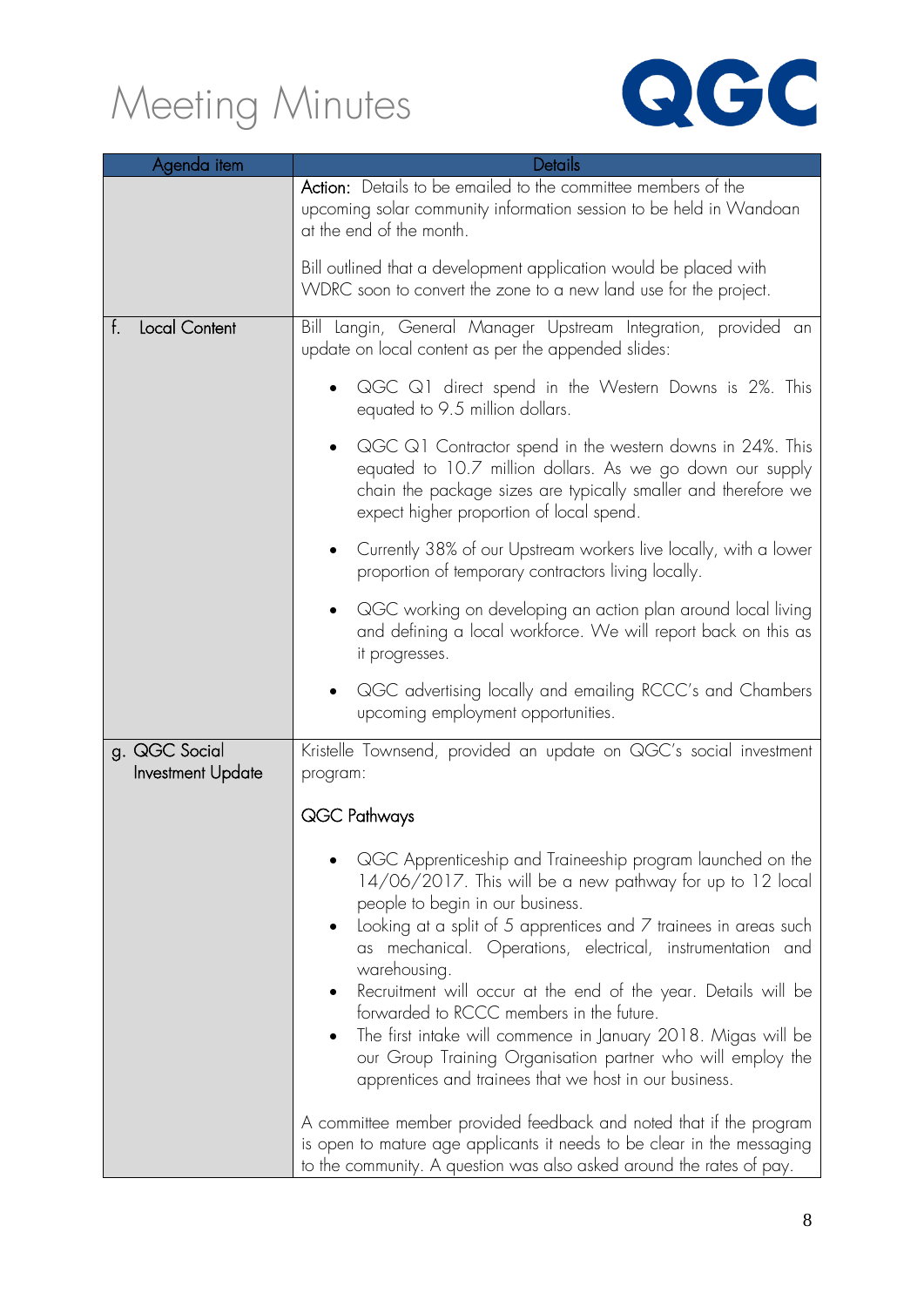

| Agenda item | Details                                                                                                                                                                                                                                                                                                                                                                                                                                                                                                                                                                                                                                                                                                                                                                                                                                                                                                                                                                                                                                                                                  |
|-------------|------------------------------------------------------------------------------------------------------------------------------------------------------------------------------------------------------------------------------------------------------------------------------------------------------------------------------------------------------------------------------------------------------------------------------------------------------------------------------------------------------------------------------------------------------------------------------------------------------------------------------------------------------------------------------------------------------------------------------------------------------------------------------------------------------------------------------------------------------------------------------------------------------------------------------------------------------------------------------------------------------------------------------------------------------------------------------------------|
|             | <b>Action:</b> Investigate the indicative pay rate for a mature age A&T which<br>QGC will pay through their program.                                                                                                                                                                                                                                                                                                                                                                                                                                                                                                                                                                                                                                                                                                                                                                                                                                                                                                                                                                     |
|             | A committee member requested further information on the Indigenous<br>mentoring workshops being offered.                                                                                                                                                                                                                                                                                                                                                                                                                                                                                                                                                                                                                                                                                                                                                                                                                                                                                                                                                                                 |
|             | <b>Action:</b> Dom Dowling to find out more information about the mentoring<br>workshop and provide to the committee.                                                                                                                                                                                                                                                                                                                                                                                                                                                                                                                                                                                                                                                                                                                                                                                                                                                                                                                                                                    |
|             | QGC Communities Fund                                                                                                                                                                                                                                                                                                                                                                                                                                                                                                                                                                                                                                                                                                                                                                                                                                                                                                                                                                                                                                                                     |
|             | The QGC Communities Fund will open applications from the<br>community groups in July. There will be one round this year, with<br>a launch/info session being held in Chinchilla on the 4 <sup>th</sup> July.<br>We now have a new simpler form that can be downloaded<br>from our website and groups can apply for amounts up to<br>\$40,000.                                                                                                                                                                                                                                                                                                                                                                                                                                                                                                                                                                                                                                                                                                                                            |
|             | Futuremakers                                                                                                                                                                                                                                                                                                                                                                                                                                                                                                                                                                                                                                                                                                                                                                                                                                                                                                                                                                                                                                                                             |
|             | Futuremakers is going well and during the consultation we heard<br>strongly around encouraging career pathways, using Science,<br>Technology, Engineering and Maths - so we're going to<br>continue with the program.<br>We heard feedback from Chinchilla State High that they now<br>$\bullet$<br>have 60% of their students undertaking science getting As and<br>Bs and an oversubscription in STEM classes which we thought<br>was a great result of them being a part of the pilot - so with<br>interest and success we want even more schools to get this<br>benefit and we are talking with them as to how.<br>The World Science Festival, a part of our Futuremakers<br>Program, was held 31st March and 1st April.<br>Even with the rain, over 80 school children attended the schools<br>event on the 31 <sup>st</sup> March. The Festival was open to the public the<br>next day, attracting up to 1500 people.<br>However, we know we've got to involve parents more, to get<br>٠<br>better outcomes in the program as evidence points to this<br>helping achieve outcomes. |
|             | Key Feedback points from the committee included:                                                                                                                                                                                                                                                                                                                                                                                                                                                                                                                                                                                                                                                                                                                                                                                                                                                                                                                                                                                                                                         |
|             | Overwhelming feedback to start earlier and help parents feel<br>confident to engage with their children.                                                                                                                                                                                                                                                                                                                                                                                                                                                                                                                                                                                                                                                                                                                                                                                                                                                                                                                                                                                 |
|             | STEM education needs to happen at primary school - parents<br>step back when kids hit high school. When the child finishes                                                                                                                                                                                                                                                                                                                                                                                                                                                                                                                                                                                                                                                                                                                                                                                                                                                                                                                                                               |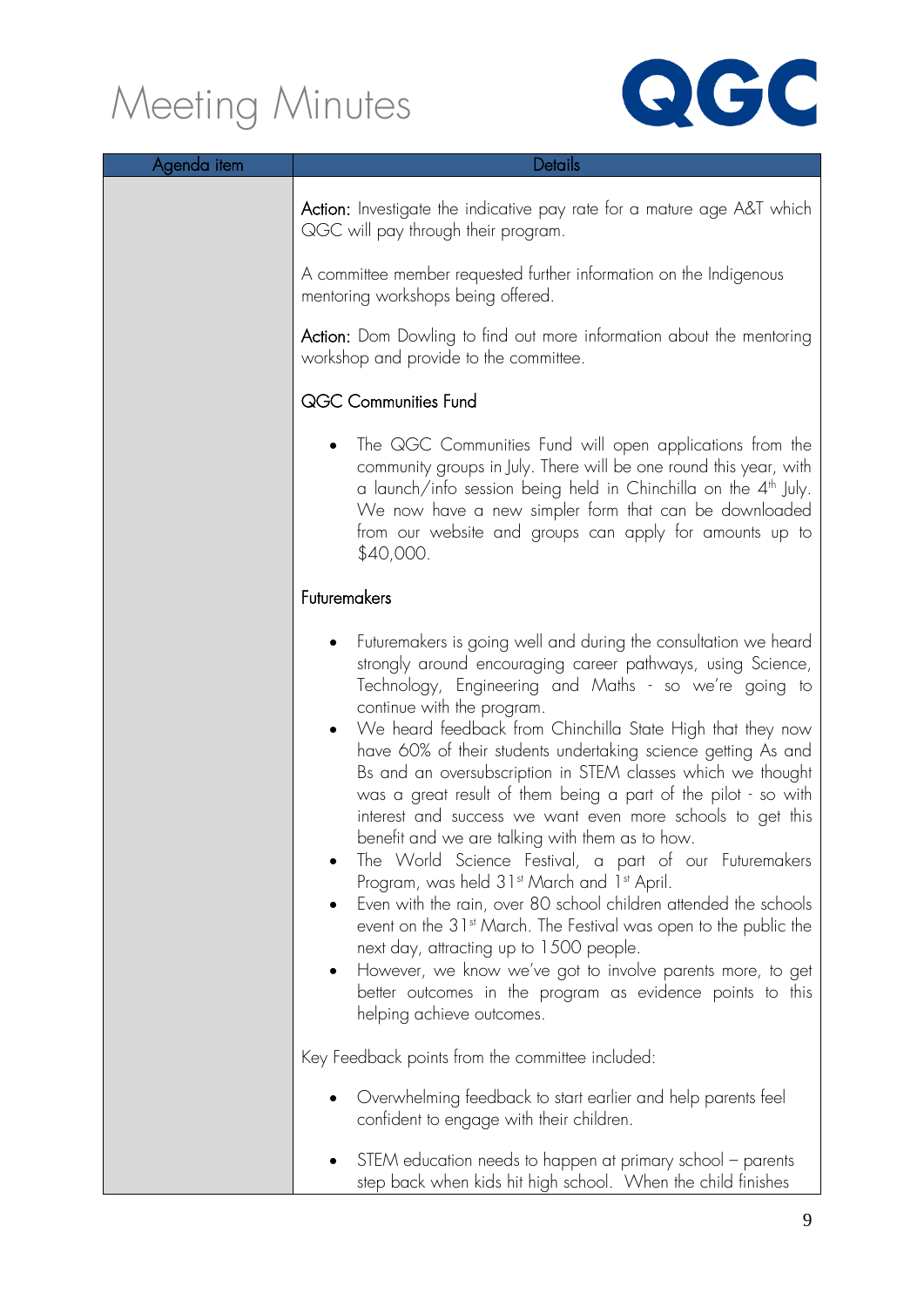

| Agenda item | Details                                                                                                                                                                                                                         |
|-------------|---------------------------------------------------------------------------------------------------------------------------------------------------------------------------------------------------------------------------------|
|             | primary – the parents engage differently at high school –<br>primary school is when parents are more engaged.                                                                                                                   |
|             | Help provide activities which families can use i.e. maths -<br>changing stuff and cooking, fun and engaging.                                                                                                                    |
|             | WDRC are working really hard with the Chinchilla libraries -<br>how to activate and communicate with communities - would be<br>keen to find any other opportunities with families and kids i.e.<br>robotics class at libraries. |
|             | STEM has exploded and so many organisations – now trying to<br>play in this space - if we want to make sure it stands out, find a<br>point of difference.                                                                       |
|             | Professional development for teachers seems to be working best<br>in Chinchilla. Hands on stuff like science festival                                                                                                           |
|             | Take it back to basics i.e. help the kids with a project - parents<br>need to know what they are doing                                                                                                                          |
|             | Don't alienate parents – move it younger to primary school 0-5.<br>Parents need a standard to feel that they can engage with their<br>kids - parents need confidence.                                                           |
|             | For where people are not concerned with the kids welfare -<br>٠<br>after school other out of school activities which support STEM<br>would be helpful.                                                                          |
|             | TAFE noted megatrends with automation and robotics $-70\%$ of<br>roles will change in the next 10 years.                                                                                                                        |
|             | Regional STEM coordinator to scan south west and who is<br>doing it well - Dalby State High is a focus.                                                                                                                         |
|             | <b>Business Diversification</b>                                                                                                                                                                                                 |
|             | Extending Western Downs, Eastern Opportunities project and<br>providing support to future agricultural exporters to help diversify<br>and grow the region's economy.                                                            |
|             | <b>Small Business Support</b>                                                                                                                                                                                                   |
|             | Small business support program being developed in consultation<br>chamber and council<br>with<br>local<br>representatives<br>with<br>Toowoomba and Surat basin enterprise.                                                      |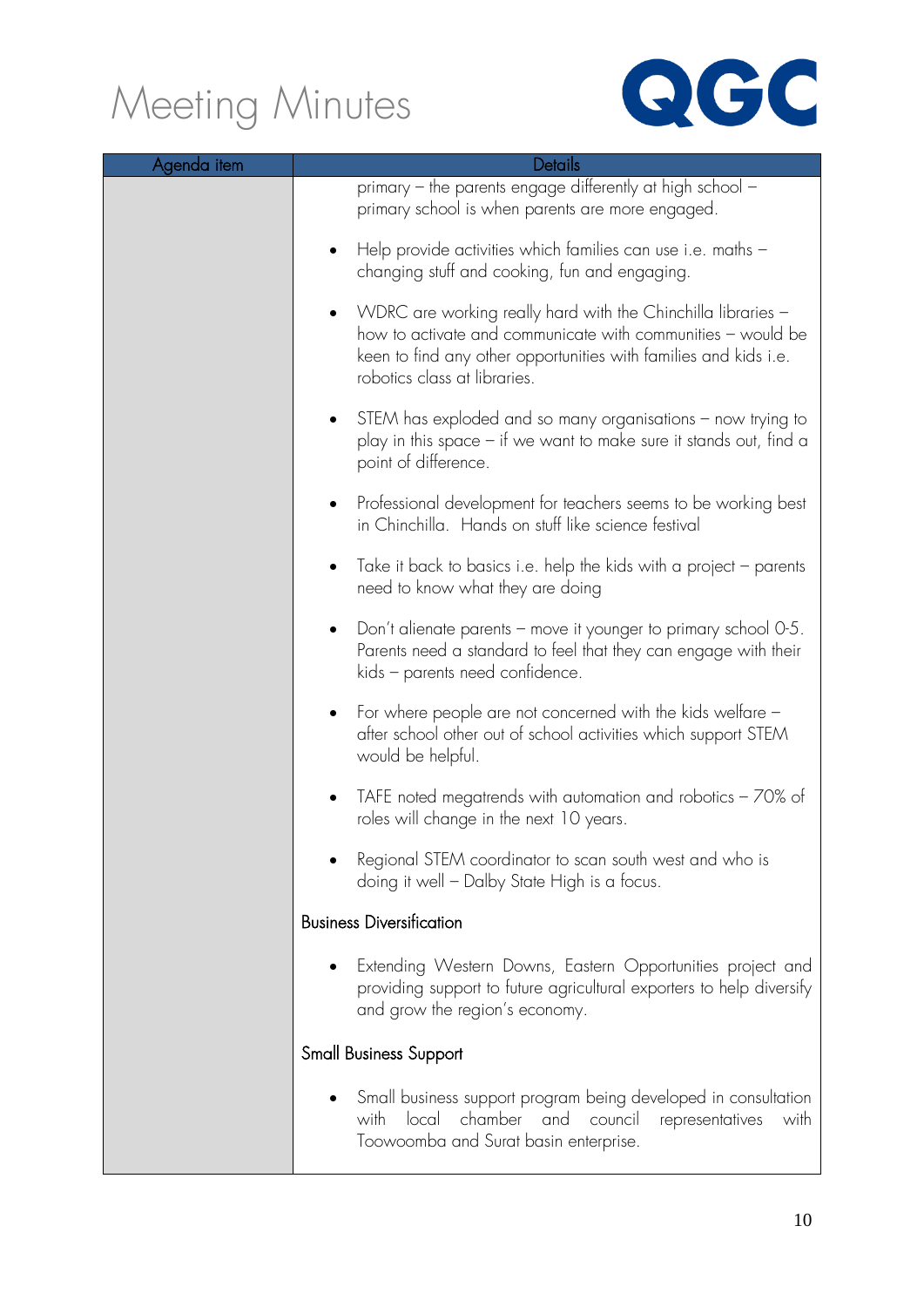

| Agenda item                 | Details                                                                                                                                                                                                                                                                                                                                                                                                                                                                                                                                                                                                                                                                                                                                                                      |  |
|-----------------------------|------------------------------------------------------------------------------------------------------------------------------------------------------------------------------------------------------------------------------------------------------------------------------------------------------------------------------------------------------------------------------------------------------------------------------------------------------------------------------------------------------------------------------------------------------------------------------------------------------------------------------------------------------------------------------------------------------------------------------------------------------------------------------|--|
|                             | Action: Don Shaw to send through more information to QGC on the<br>RED program for distribution to the committee.                                                                                                                                                                                                                                                                                                                                                                                                                                                                                                                                                                                                                                                            |  |
|                             | <b>Community Engagement</b>                                                                                                                                                                                                                                                                                                                                                                                                                                                                                                                                                                                                                                                                                                                                                  |  |
|                             | We have attended Chinchilla and Wandoan shows during the<br>period, both stalls had a science flavour fitting with our<br>commitment to encouraging STEM.<br>QGC recently hosted a group of 20 senior Mongolian<br>$\bullet$<br>journalists who are studying ways to create and improve<br>sustainable mining development in Mongolia.<br>Chinchilla State High, staff support of presentation to 100<br>$\bullet$<br>Grade 8 Student science class on rocks, mining and natural gas<br>from coal seams.<br>ANZAC Day representation<br>$\bullet$<br>Chinchilla Bowls Club Sponsorship for Community Bowls Day<br>$\bullet$<br>Wandoan Polocrosse Carnival Sponsorship<br>We have upcoming activities with the schools in June for<br>NAIDOC week in Chinchilla and Wandoan. |  |
|                             | An update was provided on community feedback and complaints data<br>from QGC:                                                                                                                                                                                                                                                                                                                                                                                                                                                                                                                                                                                                                                                                                                |  |
|                             | $QGCQ1$ Community Feedback reports that out of 81 questions<br>received the main topics were Procurement, Social Investment<br>and Employment.<br>QGC received 10 complaints or negative feedback in $Q1 - 6$<br>$\bullet$<br>of the 10 complaints were about leaving gates open or<br>damage to a landholder's gate. The remaining 4 complaints<br>were mixed including rubbish left on a landholder's property,<br>Noise, and disconnect between signage.                                                                                                                                                                                                                                                                                                                  |  |
| Community<br>h.<br>feedback | Deb Camden opened the floor for any further feedback, questions or<br>comments by the community.                                                                                                                                                                                                                                                                                                                                                                                                                                                                                                                                                                                                                                                                             |  |
|                             | A person was recently lost in the Breamar state forest, the committee<br>member thanked QGC for their support in finding and taking the person<br>to Ruby Jo.                                                                                                                                                                                                                                                                                                                                                                                                                                                                                                                                                                                                                |  |
|                             | A committee member provided feedback on their reason for taking part I<br>the committee. They want to see the corridor of communication<br>between the rural residential areas and QGC improve and be able to<br>relay QGCs plans for the area to prevent the spread of rumours.                                                                                                                                                                                                                                                                                                                                                                                                                                                                                             |  |
|                             | There also needs to be more information shared on welfare and safety<br>of residents. Particularly around issues to do with water and air quality.                                                                                                                                                                                                                                                                                                                                                                                                                                                                                                                                                                                                                           |  |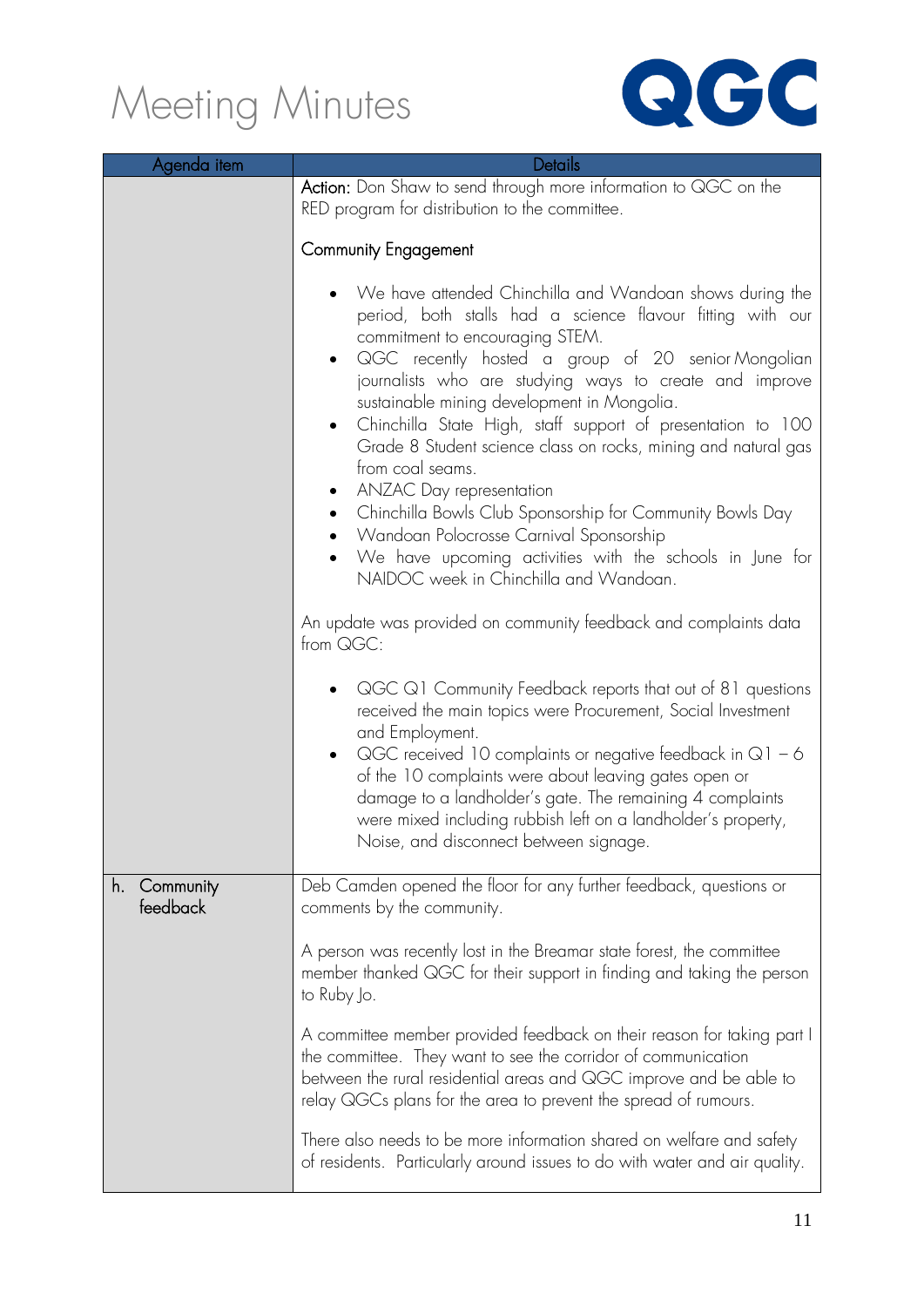

| Agenda item                                                           |  | Details                                                                                                                                                                                                                                                                                                     |
|-----------------------------------------------------------------------|--|-------------------------------------------------------------------------------------------------------------------------------------------------------------------------------------------------------------------------------------------------------------------------------------------------------------|
|                                                                       |  | QGC asked the committee, how do you get word out to community<br>now? Committee members responded:                                                                                                                                                                                                          |
|                                                                       |  | Telephone calls and drive around.                                                                                                                                                                                                                                                                           |
|                                                                       |  | Meeting with DNRM reps, Gasfields commission and QGC<br>Reps.                                                                                                                                                                                                                                               |
|                                                                       |  | Tara Magazine - 50 and better through Tara neighbourhood<br>centre                                                                                                                                                                                                                                          |
|                                                                       |  | Window in Tara - letter box drops don't work. Notice board<br>next to the Tara Café.                                                                                                                                                                                                                        |
|                                                                       |  | The burning issue for the community is future development and<br>where is it, what is it, when is it.                                                                                                                                                                                                       |
|                                                                       |  | Major pest control initiative with 200 landholders. Working<br>with WDRC and local landholders - initial concerns that major<br>companies aren't participating. QGC needs to ensure it has<br>transparency and openness around pest controls approaches so<br>that landholders know they are participating. |
|                                                                       |  | Could be a booklet – what was the future and how the business<br>was going about it as people don't know.                                                                                                                                                                                                   |
|                                                                       |  | Tara Futures Group will be working really hard to get their<br>website up and running.                                                                                                                                                                                                                      |
|                                                                       |  | Other avenues included Tara Community Forum and Chinchilla<br>Community Forum on Facebook.                                                                                                                                                                                                                  |
|                                                                       |  | The committee also asked about process for notification to Firecomm<br>when a facility trips.                                                                                                                                                                                                               |
|                                                                       |  | <b>Action:</b> Investigate the process for notification to Firecomm when a<br>facility trips and ideas for notifying local stakeholders.                                                                                                                                                                    |
| Coal Seam Gas<br>i.<br><b>Compliance Unit</b><br>(Guest Presentation) |  | Jim Herbert, representative from the Coal Seam Gas Compliance Unit<br>provided an overview of the role of the unit.                                                                                                                                                                                         |
|                                                                       |  | Coal Seam Gas Compliance Unit details are available from<br>www.dnrm.qld.gov.au.                                                                                                                                                                                                                            |
| Items for next<br>j٠                                                  |  | Deb Camden outlined the proposed date for the next meeting.                                                                                                                                                                                                                                                 |
| agenda                                                                |  | 7 <sup>th</sup> September 2017 - Dalby                                                                                                                                                                                                                                                                      |
|                                                                       |  | No agenda items were raised for the upcoming meeting.                                                                                                                                                                                                                                                       |